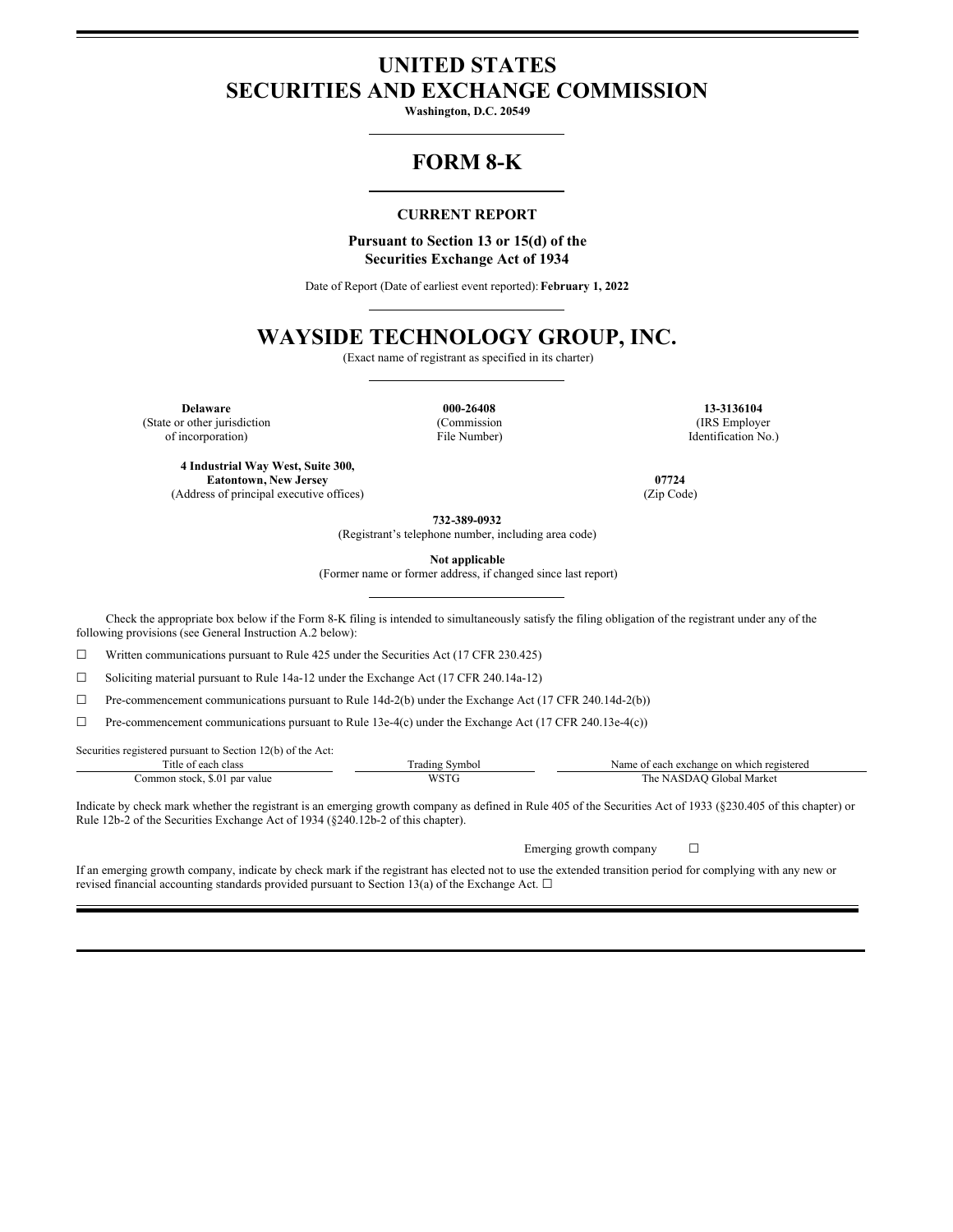#### Item 5.02 Departure of Directors or Certain Officers; Election of Directors; Appointment of Certain Officers; Compensatory **Arrangements of Certain Officers.**

On February 1, 2022 (the "Effective Date"), the Board of Directors ("Board") of Wayside Technology Group, Inc. (the "Company") appointed Matthew Sullivan as the Company's Chief Accounting Officer, effective February 1, 2022. In such role, Mr. Sullivan will serve as the Company's principal accounting officer for purposes of the Company's filings with the Securities and Exchange Commission.

Mr. Sullivan, age 35, has 13 years of accounting and financial leadership experience. He joined the Company in January 2019 and has risen internally to his most recent role as Vice President, Corporate Controller. Prior to joining the Company, Mr. Sullivan spent two years with Jackson Hewitt as Director of Accounting. Prior to joining Jackson Hewitt, Mr. Sullivan began his professional career in public accounting, including five years with BDO USA. Mr. Sullivan received a Bachelor of Science in Accounting from Kutztown University.

Concurrent with the effectiveness of Mr. Sullivan's appointment, Andrew Clark, the Company's Chief Financial Officer, ceased to occupy the role of principal accounting officer of the Company.